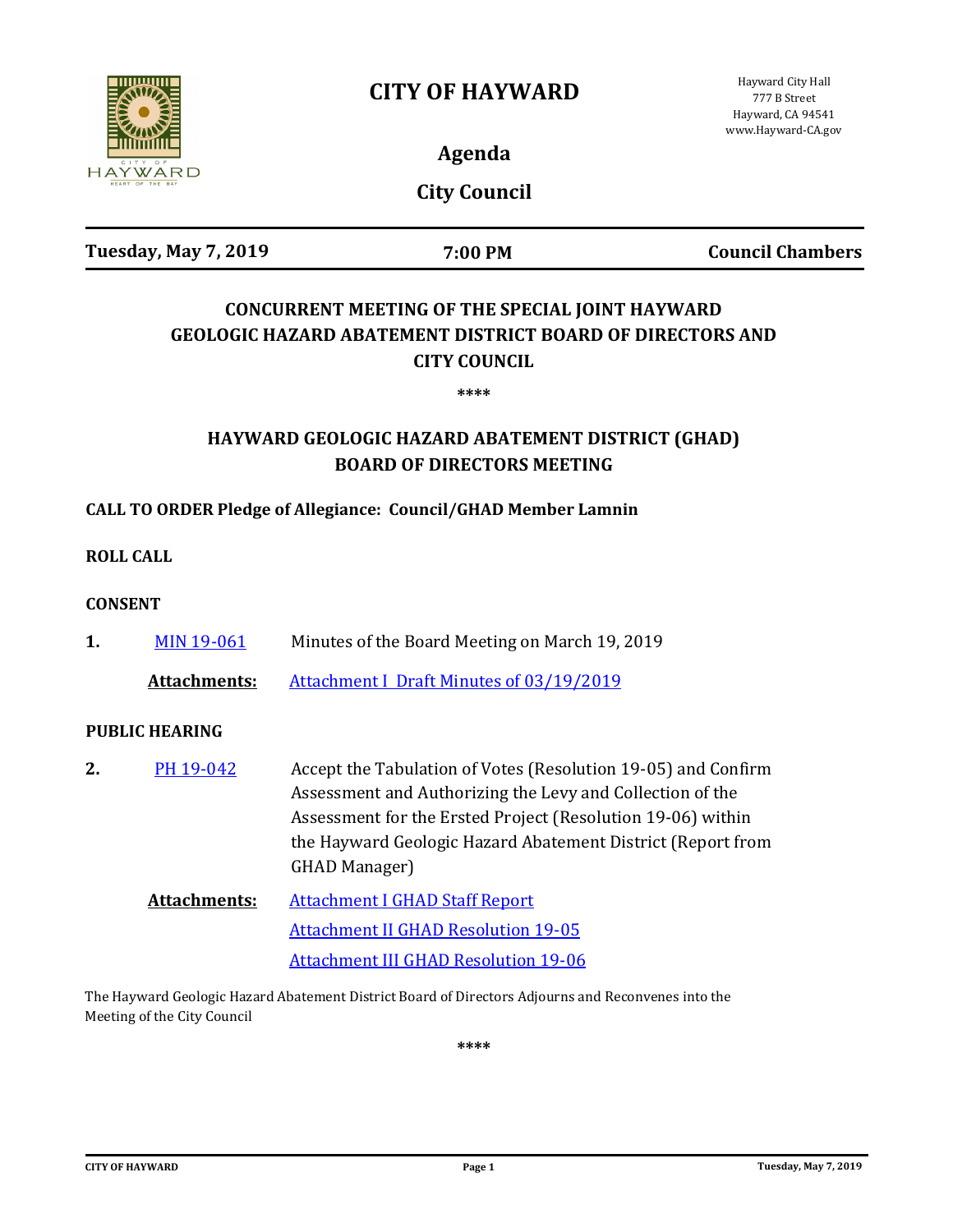## **CITY COUNCIL MEETING**

#### **CLOSED SESSION ANNOUNCEMENT**

#### **PRESENTATION**

#### Sixth Annual Poetry Contest – Presented by the Friends of Hayward Library

#### **PUBLIC COMMENTS**

*The Public Comment section provides an opportunity to address the City Council on items not listed on the agenda or Information Items. The Council welcomes your comments and requests that speakers present their remarks in a respectful manner, within established time limits, and focus on issues which directly affect the City or are within the jurisdiction of the City. As the Council is prohibited by State law from discussing items not listed on the agenda, your item will be taken under consideration and may be referred to staff.*

#### **ACTION ITEMS**

*The Council will permit comment as each item is called for the Consent Calendar, Public Hearings, and*  Legislative Business. In the case of the Consent Calendar, a specific item will need to be pulled by a Council *Member in order for the Council to discuss the item or to permit public comment on the item. Please notify the City Clerk any time before the Consent Calendar is voted on by Council if you wish to speak on a Consent Item.*

#### **CONSENT**

| 1. | <b>CONS 19-309</b>  | Adoption of Ordinance Adopting the Downtown Development<br>Code and Amending the City's Zoning Map to Incorporate All<br>Proposed Downtown Hayward Regulating Plan Map<br>Amendments Contained in Figure 2.1.020.1 of the Downtown<br>Specific Plan and Code |
|----|---------------------|--------------------------------------------------------------------------------------------------------------------------------------------------------------------------------------------------------------------------------------------------------------|
|    | Attachments:        | <b>Attachment I Staff Report</b>                                                                                                                                                                                                                             |
|    |                     | <b>Attachment II Summary of Ordinance</b>                                                                                                                                                                                                                    |
|    |                     | <b>Attachment III Ordinance</b>                                                                                                                                                                                                                              |
|    |                     | <b>Attachment IV Revised Pages of the DSP</b>                                                                                                                                                                                                                |
| 2. | <b>CONS 19-259</b>  | Adoption of a Resolution Appropriating \$509,000 from the<br>General Fund to the Hayward Area Shoreline Planning Agency<br>(HASPA) Fund to Initiate the Shoreline Master Plan Grant                                                                          |
|    | <b>Attachments:</b> | <b>Attachment I Staff Report</b>                                                                                                                                                                                                                             |
|    |                     | <b>Attachment II Resolution</b>                                                                                                                                                                                                                              |
|    |                     | <b>Attachment III Copy of Restricted Grant Agreement</b>                                                                                                                                                                                                     |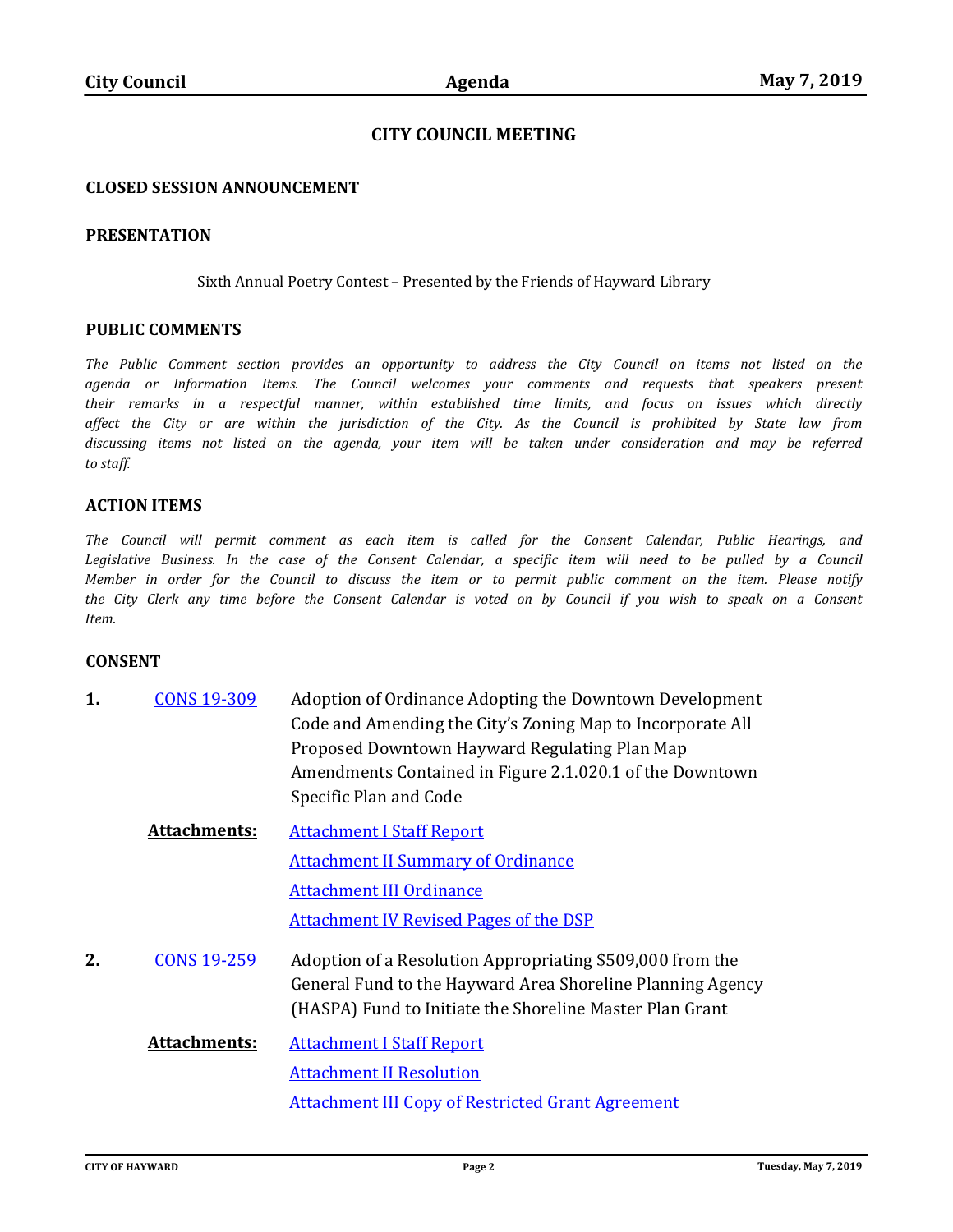| <b>City Council</b>      |                                                                                                                                                                                                            | Agenda                                                                                                                                                                                                                                                                                             | May 7, 2019 |
|--------------------------|------------------------------------------------------------------------------------------------------------------------------------------------------------------------------------------------------------|----------------------------------------------------------------------------------------------------------------------------------------------------------------------------------------------------------------------------------------------------------------------------------------------------|-------------|
| 3.<br><b>CONS 19-269</b> | Resolution to Preliminarily Approve the Engineer's Report and<br>Set the Public Hearing Date for Annexing the Parkside Heights<br>Properties into Consolidated Landscaping and Lighting District<br>$96-1$ |                                                                                                                                                                                                                                                                                                    |             |
|                          | <b>Attachments:</b>                                                                                                                                                                                        | <b>Attachment I Staff Report</b><br><b>Attachment II Resolution</b><br><b>Attachment III Engineer's Report</b><br><b>Attachment IV Vicinity Map</b>                                                                                                                                                |             |
| 4.                       | <b>CONS 19-272</b>                                                                                                                                                                                         | Resolution to Preliminarily Approve the Engineer's Report and<br>Set the Public Hearing Date for Annexing the SoHay Properties<br>into the Consolidated Landscaping and Lighting District 96-1                                                                                                     |             |
|                          | Attachments:                                                                                                                                                                                               | <b>Attachment I Staff Report</b><br><b>Attachment II Resolution</b><br><b>Attachment III Engineer's Report</b><br><b>Attachment IV Vicinity Map</b>                                                                                                                                                |             |
| 5.                       | <b>CONS 19-263</b>                                                                                                                                                                                         | Professional Services Agreement with Advanced Mobility<br>Group, Inc.: Approval of Amendment No. 2 to Increase the Total<br>Agreement Amount to \$267,500 and Appropriation of Funds                                                                                                               |             |
|                          | <b>Attachments:</b>                                                                                                                                                                                        | <b>Attachment I Staff Report</b><br><b>Attachment II Resolution</b><br><b>Attachment III Appropriation Resolution</b>                                                                                                                                                                              |             |
| 6.                       | <b>CONS 19-280</b>                                                                                                                                                                                         | Resolution Approving Grant of Easement for a Utility Vault on a<br>Portion of City-owned Property Located at 1241 Walpert Street                                                                                                                                                                   |             |
|                          | <b>Attachments:</b>                                                                                                                                                                                        | <b>Attachment I Staff Report</b><br><b>Attachment II Resolution</b><br><b>Attachment III Exhibits A &amp; B</b><br><b>Attachment IV Location Map</b>                                                                                                                                               |             |
| 7.                       | <b>CONS 19-290</b>                                                                                                                                                                                         | Authorization for the City Manager to Execute a Memorandum<br>of Understanding with the Alameda County Health Care<br>Services Agency for Medi-Cal Administrative Activities<br>Provided by the Youth and Family Services Bureau of the<br>Hayward Police Department and Appropriate Related Funds |             |
|                          | <b>Attachments:</b>                                                                                                                                                                                        | <b>Attachment I Staff Report</b><br><b>Attachment II Resolution</b>                                                                                                                                                                                                                                |             |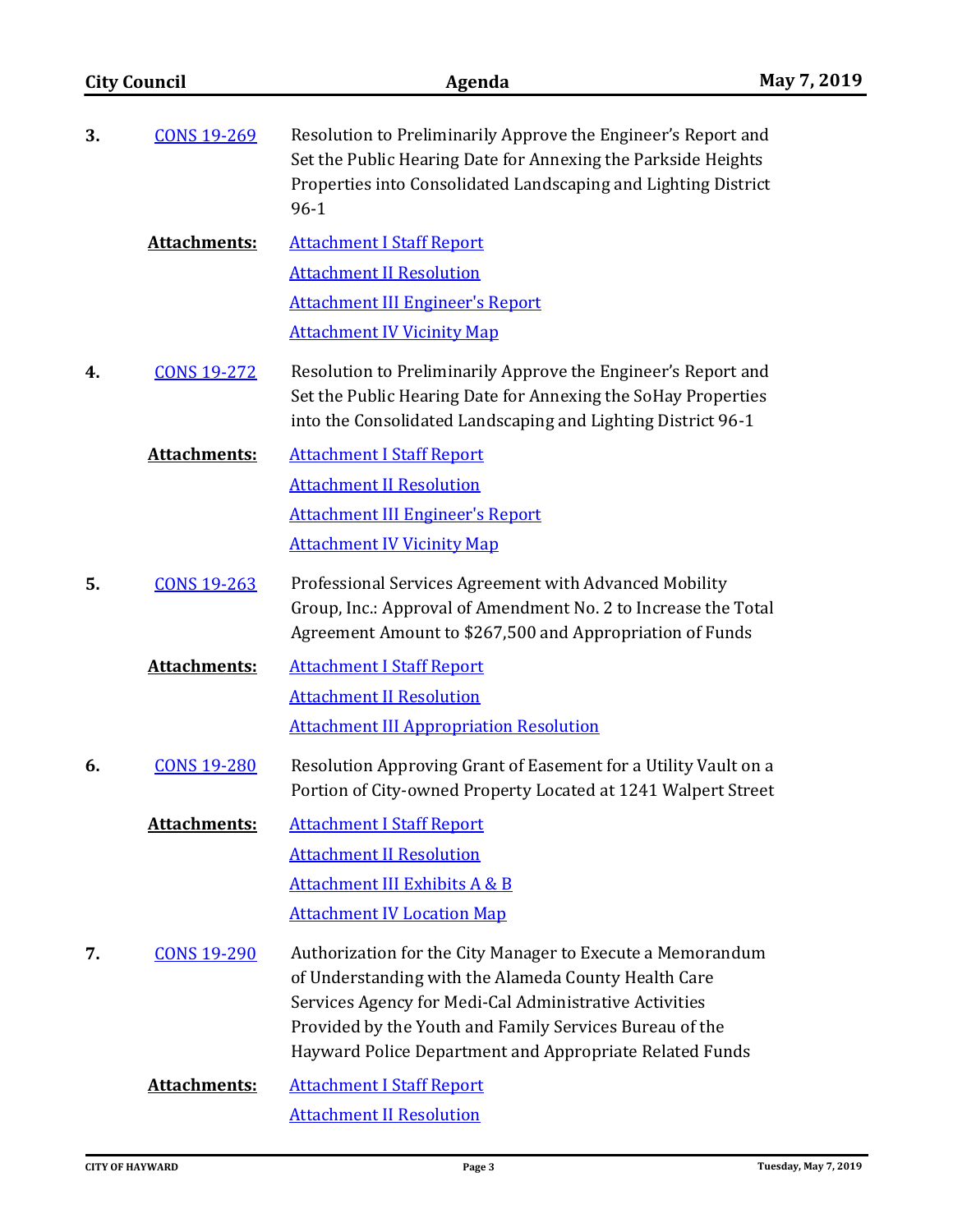## **WORK SESSION**

*Work Session items are non-action items. Although the Council may discuss or direct staff to follow up on these items, no formal action will be taken. Any formal action will be placed on the agenda at a subsequent meeting in the action sections of the agenda.*

| 8.<br>WS 19-034 |                             | Review of Capital Improvement Program for FY 2020 - FY 2029<br>(Report from Public Works Director Ameri) |  |
|-----------------|-----------------------------|----------------------------------------------------------------------------------------------------------|--|
|                 | <b>Attachments:</b>         | <b>Attachment I Staff Report</b>                                                                         |  |
|                 |                             | <b>Attachment II Fund Summaries</b>                                                                      |  |
|                 | <b>LEGISLATIVE BUSINESS</b> |                                                                                                          |  |
| 9.              | LB 19-023                   | Approval of Round 1, Tier 2 Commercial Cannabis Permits for                                              |  |

|     |                     | Cannabis Cultivation, Manufacturing, Distribution, Delivery,<br>and Microbusinesses (Report from City Manager McAdoo)                                                                                                    |
|-----|---------------------|--------------------------------------------------------------------------------------------------------------------------------------------------------------------------------------------------------------------------|
|     | <b>Attachments:</b> | <b>Attachment I Staff Report</b>                                                                                                                                                                                         |
|     |                     | <b>Attachment II Resolution</b>                                                                                                                                                                                          |
|     |                     | <b>Attachment III Summary of Business Plans</b>                                                                                                                                                                          |
| 10. | LB 19-025           | Adoption of a Resolution Rescinding Approval of a Commercial<br>Cannabis Permit - Vista Development Enterprises (Report from<br>City Manager McAdoo, City Attorney Lawson, and Development<br>Services Director Simpson) |
|     | <b>Attachments:</b> | <b>Attachment I Staff Report</b>                                                                                                                                                                                         |
|     |                     | <b>Attachment II Resolution</b>                                                                                                                                                                                          |
|     |                     | <b>Attachment III Articles of Incorporation</b>                                                                                                                                                                          |
|     |                     | <b>Attachment IV 1715 Greenhills Ct. Lease</b>                                                                                                                                                                           |
|     |                     | <b>Attachment V 2376 Davis St. Flooring Estimate</b>                                                                                                                                                                     |
|     |                     | <b>Attachment VI Scot Candell &amp; Associates Letter</b>                                                                                                                                                                |

General Plan Annual Report (Report from Development Services Director Simpson) **11.** [LB 19-026](http://hayward.legistar.com/gateway.aspx?m=l&id=/matter.aspx?key=5779)

**Attachments:** [Attachment I Staff Report](http://hayward.legistar.com/gateway.aspx?M=F&ID=ea6b41a2-593b-40b5-a88d-d63bfbf3f44f.doc) [Attachment II Complete List of General Plan Programs](http://hayward.legistar.com/gateway.aspx?M=F&ID=18c44d6d-e319-4b82-9d31-f51bcf2d5c36.docx)

#### **INFORMATION ITEM**

Information items are presented as general information for Council and the public, and are not presented for discussion. Should Council wish to discuss or take action on any of the "information" items, they will direct the City Manager to bring them back at the next Council agenda as an Action Item.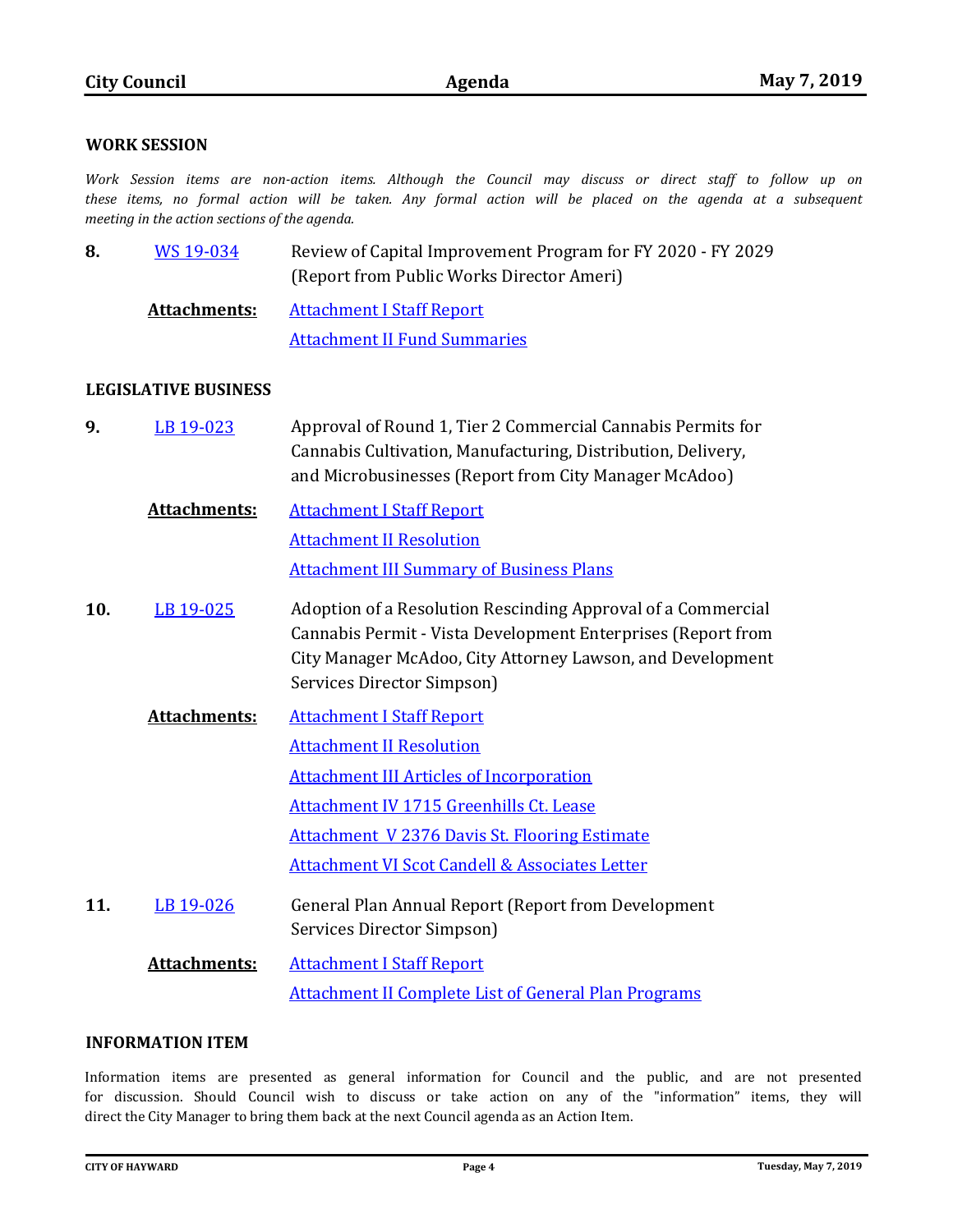Accomplishments for Fiscal Years 2018 and 2019

**Attachments:** [Attachment I Staff Report](http://hayward.legistar.com/gateway.aspx?M=F&ID=6716e9f4-6490-40b0-8db7-5a22e6f5227a.doc)

#### **CITY MANAGER'S COMMENTS**

An oral report from the City Manager on upcoming activities, events, or other items of general interest to Council and the Public.

#### **COUNCIL REPORTS AND ANNOUNCEMENTS**

Council Members can provide oral reports on attendance at intergovernmental agency meetings, conferences, seminars, or other Council events to comply with AB 1234 requirements (reimbursable expenses for official activities).

#### **COUNCIL REFERRALS**

Council Members may bring forward a Council Referral Memorandum (Memo) on any topic to be considered by the entire Council. The intent of this Council Referrals section of the agenda is to provide an orderly means through which an individual Council Member can raise an issue for discussion and possible direction by the Council to the appropriate Council Appointed Officers for action by the applicable City staff.

#### **ADJOURNMENT**

## **NEXT SPECIAL MEETING, City Council Strategy Priority Setting Retreat Saturday, May 11, 2019**

## **PUBLIC COMMENT RULES**

*Any member of the public desiring to address the Council shall limit her/his address to three (3) minutes*  unless less or further time has been granted by the Presiding Officer or in accordance with the section under *Public Hearings. The Presiding Officer has the discretion to shorten or lengthen the maximum time members may speak. Speakers will be asked for their name before speaking and are expected to honor the allotted time. Speaker Cards are available from the City Clerk at the meeting.*

## **PLEASE TAKE NOTICE**

*That if you file a lawsuit challenging any final decision on any public hearing or legislative business item listed in this agenda, the issues in the lawsuit may be limited to the issues that were raised at the City's public hearing or presented in writing to the City Clerk at or before the public hearing.*